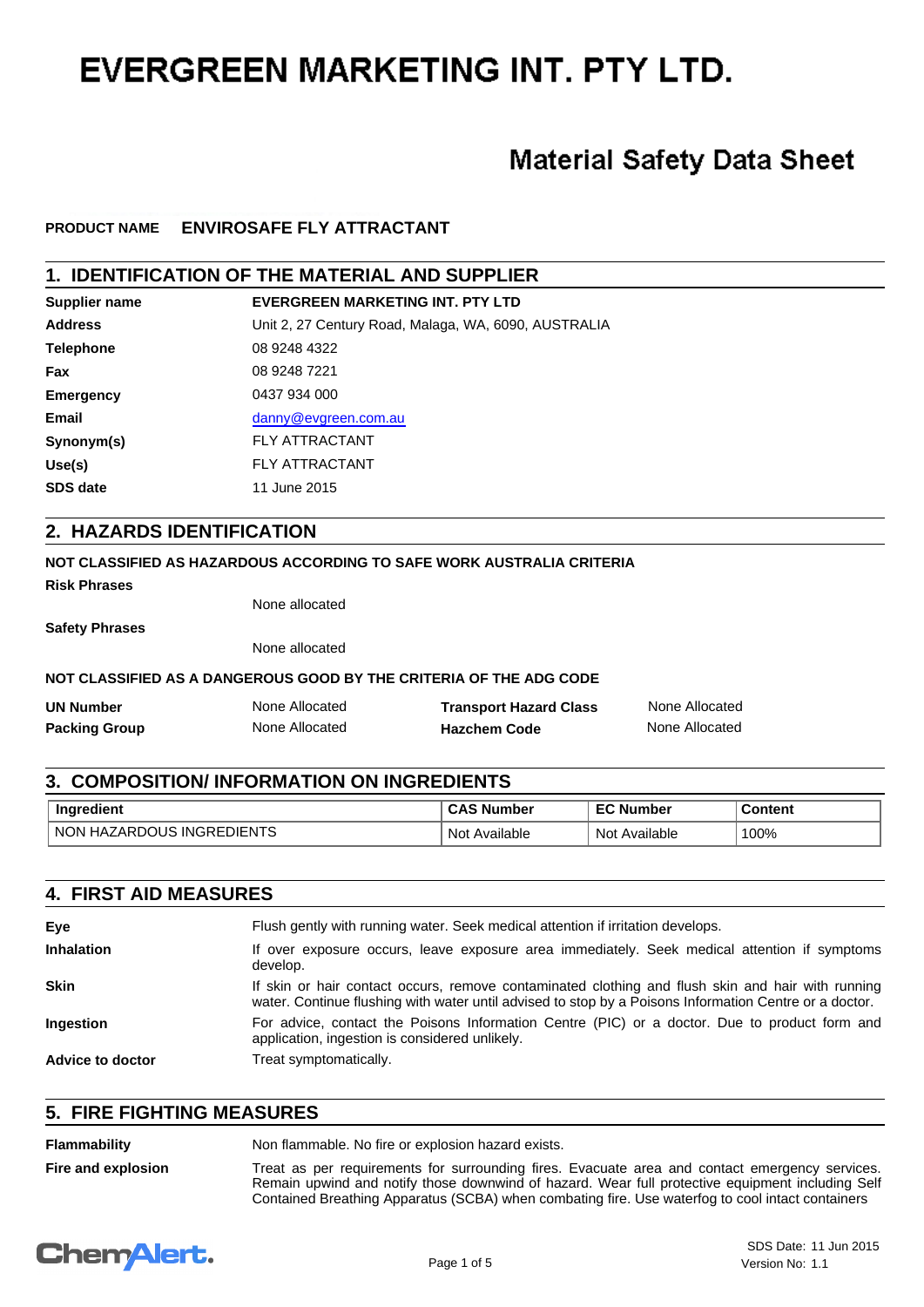### **PRODUCT NAME ENVIROSAFE FLY ATTRACTANT**

|               | and nearby storage areas.                                     |
|---------------|---------------------------------------------------------------|
| Extinguishing | Use an extinguishing agent suitable for the surrounding fire. |
| Hazchem code  | None allocated.                                               |

## **6. ACCIDENTAL RELEASE MEASURES**

| <b>Personal precautions</b>      | Wear Personal Protective Equipment (PPE) as detailed in section 8 of the SDS.                        |
|----------------------------------|------------------------------------------------------------------------------------------------------|
| <b>Environmental precautions</b> | Prevent product from entering drains and waterways.                                                  |
| Methods of cleaning up           | Contain spillage, then collect and place in suitable containers for disposal. Avoid generating dust. |
| <b>References</b>                | See Sections 8 and 13 for exposure controls and disposal.                                            |

## **7. STORAGE AND HANDLING**

| <b>Storage</b>  | Store in a cool, dry, well ventilated area, removed from foodstuffs. Ensure containers are adequately<br>labelled, protected from physical damage and sealed when not in use.                                                                                                 |
|-----------------|-------------------------------------------------------------------------------------------------------------------------------------------------------------------------------------------------------------------------------------------------------------------------------|
| <b>Handling</b> | Before use carefully read the product label. Use of safe work practices are recommended to avoid<br>eye or skin contact and inhalation. Observe good personal hygiene, including washing hands before<br>eating. Prohibit eating, drinking and smoking in contaminated areas. |

## **8. EXPOSURE CONTROLS / PERSONAL PROTECTION**

|                             | <b>Exposure standards</b> | No exposure standard(s) allocated.                                                                                                                                                                  |
|-----------------------------|---------------------------|-----------------------------------------------------------------------------------------------------------------------------------------------------------------------------------------------------|
|                             | <b>Biological limits</b>  | No biological limit allocated.                                                                                                                                                                      |
| <b>Engineering controls</b> |                           | Avoid inhalation. Use in well ventilated areas. Where an inhalation risk exists, mechanical extraction<br>ventilation is recommended. Maintain dust levels below the recommended exposure standard. |
| <b>PPE</b>                  |                           |                                                                                                                                                                                                     |
|                             | Eye / Face                | When using large quantities or where heavy contamination is likely, wear dust-proof goggles.                                                                                                        |
|                             | <b>Hands</b>              | When using large quantities or where heavy contamination is likely, wear PVC or rubber gloves.                                                                                                      |
|                             | <b>Body</b>               | When using large quantities or where heavy contamination is likely, wear coveralls.                                                                                                                 |
|                             | <b>Respiratory</b>        | Where an inhalation risk exists, wear a Class P1 (Particulate) respirator.                                                                                                                          |

## **9. PHYSICAL AND CHEMICAL PROPERTIES**

| Appearance                       | <b>GREEN/BROWN POWDER</b> |
|----------------------------------|---------------------------|
| Odour                            | <b>SLIGHT ODOUR</b>       |
| <b>Flammability</b>              | <b>NON FLAMMABLE</b>      |
| <b>Flash point</b>               | <b>NOT RELEVANT</b>       |
| <b>Boiling point</b>             | <b>NOT RELEVANT</b>       |
| <b>Melting point</b>             | NOT RELEVANT              |
| <b>Evaporation rate</b>          | NOT RELEVANT              |
| рH                               | <b>NOT RELEVANT</b>       |
| Vapour density                   | <b>NOT RELEVANT</b>       |
| <b>Specific gravity</b>          | <b>NOT RELEVANT</b>       |
| <b>Solubility (water)</b>        | <b>SOLUBLE</b>            |
| Vapour pressure                  | <b>NOT RELEVANT</b>       |
| <b>Upper explosion limit</b>     | <b>NOT RELEVANT</b>       |
| <b>Lower explosion limit</b>     | <b>NOT RELEVANT</b>       |
| <b>Partition coefficient</b>     | <b>NOT AVAILABLE</b>      |
| <b>Autoignition temperature</b>  | <b>NOT RELEVANT</b>       |
| <b>Decomposition temperature</b> | <b>NOT AVAILABLE</b>      |
| <b>Viscosity</b>                 | <b>NOT AVAILABLE</b>      |
| <b>Explosive properties</b>      | <b>NOT AVAILABLE</b>      |
| <b>Oxidising properties</b>      | <b>NOT AVAILABLE</b>      |
| <b>Odour threshold</b>           | <b>NOT AVAILABLE</b>      |
| % Volatiles                      | <b>NOT RELEVANT</b>       |
|                                  |                           |

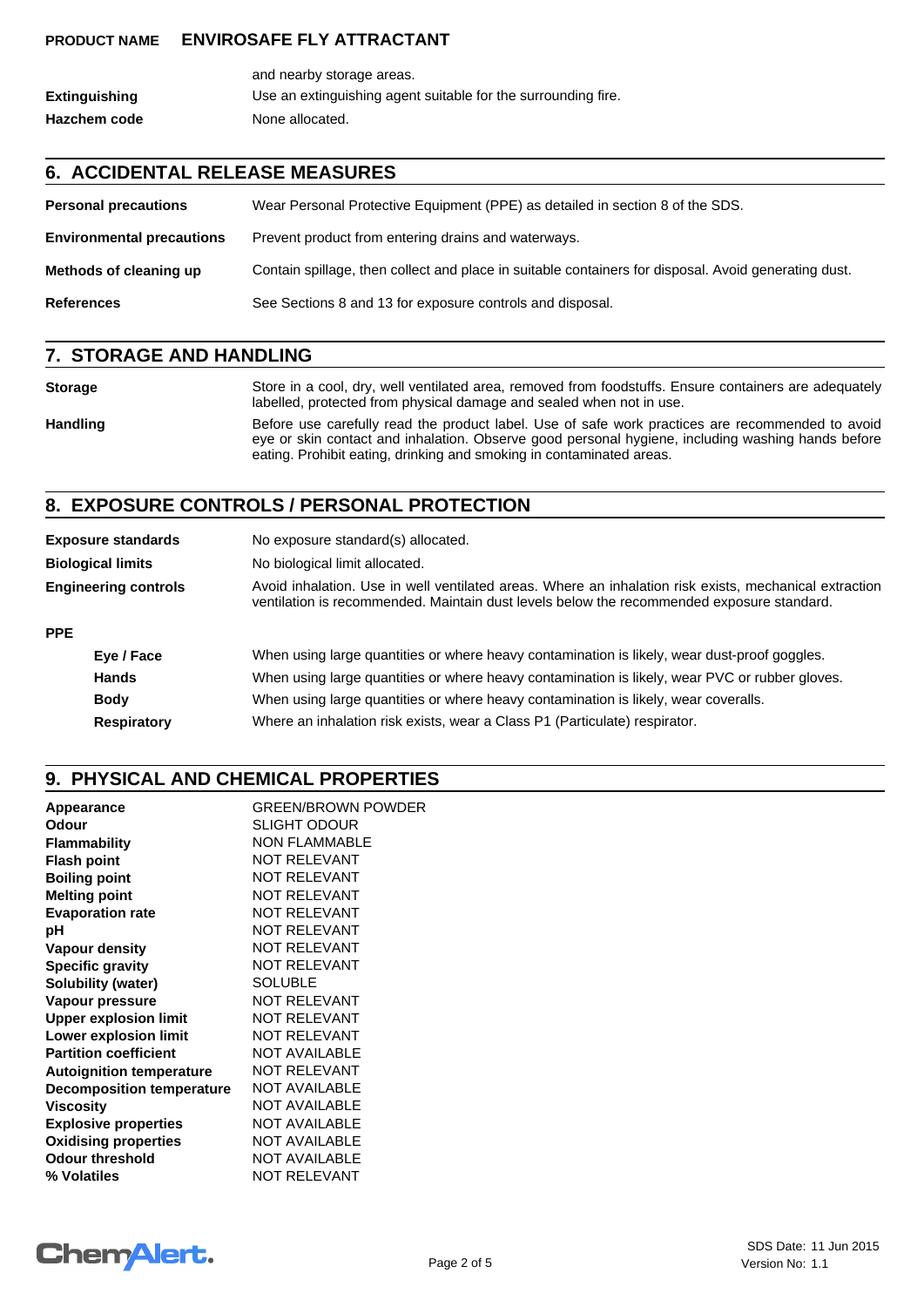#### **PRODUCT NAME ENVIROSAFE FLY ATTRACTANT**

## **10. STABILITY AND REACTIVITY**

| <b>Chemical stability</b>                         | Stable under recommended conditions of storage.             |
|---------------------------------------------------|-------------------------------------------------------------|
| <b>Conditions to avoid</b>                        | Avoid heat, sparks, open flames and other ignition sources. |
| <b>Material to avoid</b>                          | Compatible with most commonly used materials.               |
| <b>Hazardous Decomposition</b><br><b>Products</b> | May evolve toxic gases if heated to decomposition.          |
| <b>Hazardous Reactions</b>                        | Polymerization is not expected to occur.                    |

## **11. TOXICOLOGICAL INFORMATION**

| <b>Health Hazard</b><br><b>Summary</b> | Low toxicity - low irritant. Use safe work practices to avoid eye or skin contact and inhalation.                                                         |
|----------------------------------------|-----------------------------------------------------------------------------------------------------------------------------------------------------------|
| Eye                                    | Low irritant. Contact may result in irritation, lacrimation and redness.                                                                                  |
| <b>Inhalation</b>                      | Low irritant. Over exposure may result in irritation of the nose and throat, with coughing.                                                               |
| <b>Skin</b>                            | Low irritant. Prolonged or repeated exposure to dust may result in mechanical irritation and<br>dermatitis.                                               |
| Ingestion                              | Low toxicity. Ingestion may result in gastrointestinal irritation, nausea and vomiting. However, due to<br>product form ingestion is considered unlikely. |
| <b>Toxicity data</b>                   | No LD50 data available for this product.                                                                                                                  |

## **12. ECOLOGICAL INFORMATION**

| <b>Toxicity</b>                                        | No information provided.                                                                                                                                               |
|--------------------------------------------------------|------------------------------------------------------------------------------------------------------------------------------------------------------------------------|
| Persistence and degradability No information provided. |                                                                                                                                                                        |
| <b>Bioaccumulative potential</b>                       | No information provided.                                                                                                                                               |
| Mobility in soil                                       | No information provided.                                                                                                                                               |
| Other adverse effects                                  | This product is not anticipated to cause adverse effects to animal or plant life if released to the<br>environment in small quantities. Not expected to bioaccumulate. |

## **13. DISPOSAL CONSIDERATIONS**

Waste disposal **Ensure product is covered with moist soil to prevent dust generation and dispose of to approved** Council landfill. Contact the manufacturer/supplier for additional information (if required). Handle as municipal waste. Legislation **Dispose of in accordance with relevant local legislation.** 

## **14. TRANSPORT INFORMATION**

**NOT CLASSIFIED AS A DANGEROUS GOOD BY THE CRITERIA OF THE ADG CODE, IMDG OR IATA**

|                                         | <b>LAND TRANSPORT</b><br>(ADG) | <b>SEA TRANSPORT</b><br>(IMDG / IMO) | <b>AIR TRANSPORT</b><br>(IATA / ICAO) |  |
|-----------------------------------------|--------------------------------|--------------------------------------|---------------------------------------|--|
| UN Number                               | None Allocated                 | None Allocated                       | None Allocated<br>None Allocated      |  |
| <b>Proper Shipping</b><br><b>Name</b>   | None Allocated                 | None Allocated                       |                                       |  |
| <b>Transport Hazard</b><br><b>Class</b> | None Allocated                 | None Allocated                       | None Allocated                        |  |
| <b>Packing Group</b>                    | None Allocated                 | None Allocated                       | None Allocated                        |  |

**Environmental hazards** No information provided

**Special precautions for user**

**Hazchem code** None Allocated

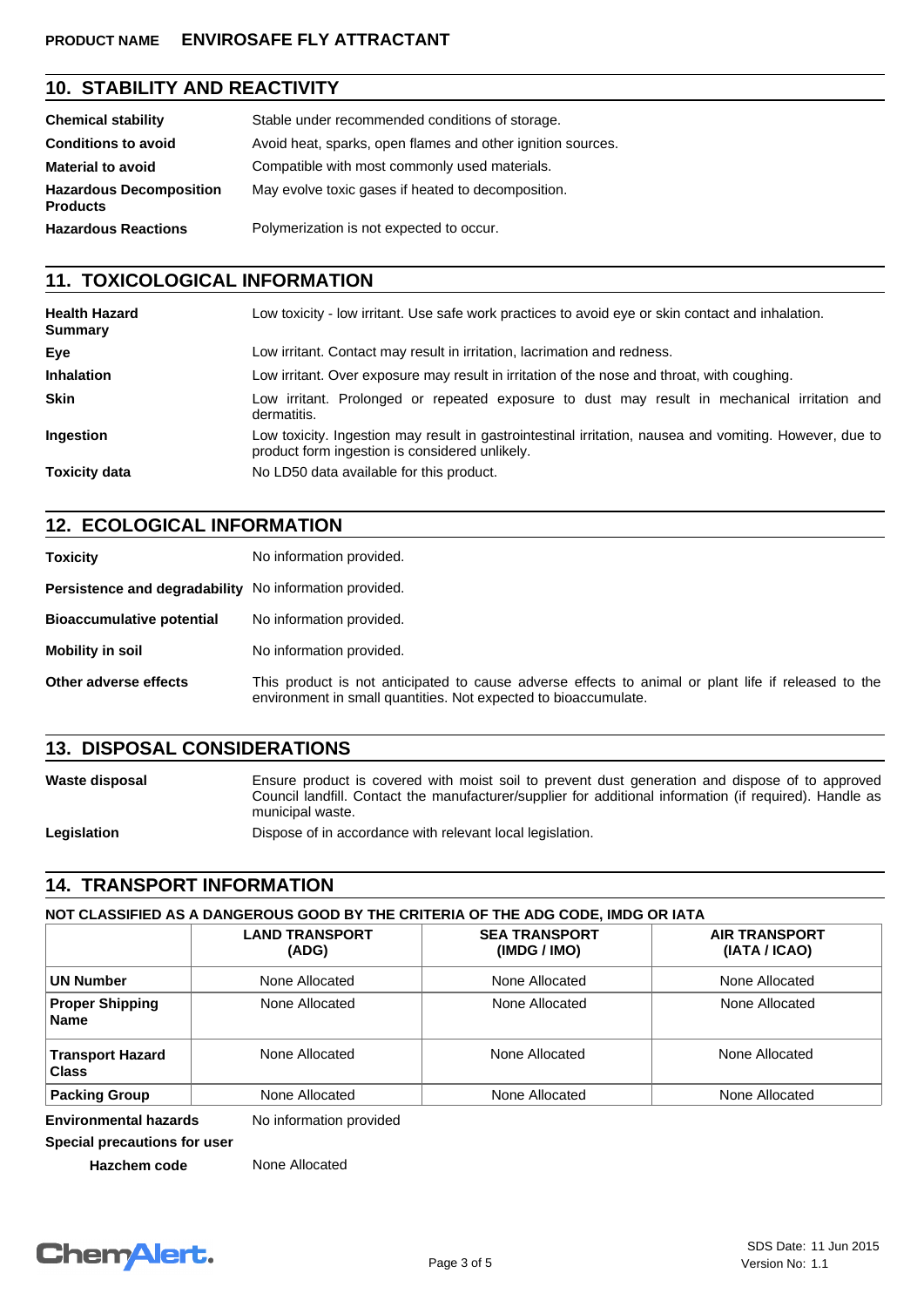## **15. REGULATORY INFORMATION**

| Poison schedule             | A poison schedule number has not been allocated to this product using the criteria in the Standard<br>for the Uniform Scheduling of Medicines and Poisons (SUSMP). |
|-----------------------------|--------------------------------------------------------------------------------------------------------------------------------------------------------------------|
| <b>Inventory Listing(s)</b> | <b>AUSTRALIA: AICS (Australian Inventory of Chemical Substances)</b><br>All components are listed on AICS, or are exempt.                                          |

## **16. OTHER INFORMATION**

| <b>Additional information</b> |                                                                                                                                                                                                                                                                                                                                                                                                                                                                                                         | RESPIRATORS: In general the use of respirators should be limited and engineering controls<br>employed to avoid exposure. If respiratory equipment must be worn ensure correct respirator<br>selection and training is undertaken. Remember that some respirators may be extremely<br>uncomfortable when used for long periods. The use of air powered or air supplied respirators should<br>be considered where prolonged or repeated use is necessary.                |  |  |  |  |  |
|-------------------------------|---------------------------------------------------------------------------------------------------------------------------------------------------------------------------------------------------------------------------------------------------------------------------------------------------------------------------------------------------------------------------------------------------------------------------------------------------------------------------------------------------------|------------------------------------------------------------------------------------------------------------------------------------------------------------------------------------------------------------------------------------------------------------------------------------------------------------------------------------------------------------------------------------------------------------------------------------------------------------------------|--|--|--|--|--|
|                               |                                                                                                                                                                                                                                                                                                                                                                                                                                                                                                         | PERSONAL PROTECTIVE EQUIPMENT GUIDELINES:<br>The recommendation for protective equipment contained within this report is provided as a guide<br>only. Factors such as method of application, working environment, quantity used, product<br>concentration and the availability of engineering controls should be considered before final selection<br>of personal protective equipment is made.                                                                        |  |  |  |  |  |
|                               | HEALTH EFFECTS FROM EXPOSURE:<br>It should be noted that the effects from exposure to this product will depend on several factors<br>including: frequency and duration of use; quantity used; effectiveness of control measures; protective<br>equipment used and method of application. Given that it is impractical to prepare a ChemAlert report<br>which would encompass all possible scenarios, it is anticipated that users will assess the risks and<br>apply control methods where appropriate. |                                                                                                                                                                                                                                                                                                                                                                                                                                                                        |  |  |  |  |  |
| <b>Abbreviations</b>          | <b>ACGIH</b>                                                                                                                                                                                                                                                                                                                                                                                                                                                                                            | American Conference of Governmental Industrial Hygienists                                                                                                                                                                                                                                                                                                                                                                                                              |  |  |  |  |  |
|                               | CAS#                                                                                                                                                                                                                                                                                                                                                                                                                                                                                                    | Chemical Abstract Service number - used to uniquely identify chemical compounds                                                                                                                                                                                                                                                                                                                                                                                        |  |  |  |  |  |
|                               | <b>CNS</b>                                                                                                                                                                                                                                                                                                                                                                                                                                                                                              | <b>Central Nervous System</b>                                                                                                                                                                                                                                                                                                                                                                                                                                          |  |  |  |  |  |
|                               | EC No.                                                                                                                                                                                                                                                                                                                                                                                                                                                                                                  | EC No - European Community Number                                                                                                                                                                                                                                                                                                                                                                                                                                      |  |  |  |  |  |
|                               | <b>EMS</b>                                                                                                                                                                                                                                                                                                                                                                                                                                                                                              | Emergency Schedules (Emergency Procedures for Ships Carrying Dangerous<br>Goods)                                                                                                                                                                                                                                                                                                                                                                                       |  |  |  |  |  |
|                               | <b>GHS</b>                                                                                                                                                                                                                                                                                                                                                                                                                                                                                              | Globally Harmonized System                                                                                                                                                                                                                                                                                                                                                                                                                                             |  |  |  |  |  |
|                               | <b>GTEPG</b>                                                                                                                                                                                                                                                                                                                                                                                                                                                                                            | Group Text Emergency Procedure Guide                                                                                                                                                                                                                                                                                                                                                                                                                                   |  |  |  |  |  |
|                               | <b>IARC</b>                                                                                                                                                                                                                                                                                                                                                                                                                                                                                             | International Agency for Research on Cancer                                                                                                                                                                                                                                                                                                                                                                                                                            |  |  |  |  |  |
|                               | LC50                                                                                                                                                                                                                                                                                                                                                                                                                                                                                                    | Lethal Concentration, 50% / Median Lethal Concentration                                                                                                                                                                                                                                                                                                                                                                                                                |  |  |  |  |  |
|                               | LD50                                                                                                                                                                                                                                                                                                                                                                                                                                                                                                    | Lethal Dose, 50% / Median Lethal Dose                                                                                                                                                                                                                                                                                                                                                                                                                                  |  |  |  |  |  |
|                               | mg/m <sup>3</sup>                                                                                                                                                                                                                                                                                                                                                                                                                                                                                       | Milligrams per Cubic Metre                                                                                                                                                                                                                                                                                                                                                                                                                                             |  |  |  |  |  |
|                               | <b>OEL</b>                                                                                                                                                                                                                                                                                                                                                                                                                                                                                              | Occupational Exposure Limit                                                                                                                                                                                                                                                                                                                                                                                                                                            |  |  |  |  |  |
|                               | pH                                                                                                                                                                                                                                                                                                                                                                                                                                                                                                      | relates to hydrogen ion concentration using a scale of 0 (high acidic) to 14 (highly<br>alkaline).                                                                                                                                                                                                                                                                                                                                                                     |  |  |  |  |  |
|                               | ppm                                                                                                                                                                                                                                                                                                                                                                                                                                                                                                     | Parts Per Million                                                                                                                                                                                                                                                                                                                                                                                                                                                      |  |  |  |  |  |
|                               | <b>STEL</b>                                                                                                                                                                                                                                                                                                                                                                                                                                                                                             | Short-Term Exposure Limit                                                                                                                                                                                                                                                                                                                                                                                                                                              |  |  |  |  |  |
|                               | STOT-RE                                                                                                                                                                                                                                                                                                                                                                                                                                                                                                 | Specific target organ toxicity (repeated exposure)                                                                                                                                                                                                                                                                                                                                                                                                                     |  |  |  |  |  |
|                               | STOT-SE                                                                                                                                                                                                                                                                                                                                                                                                                                                                                                 | Specific target organ toxicity (single exposure)                                                                                                                                                                                                                                                                                                                                                                                                                       |  |  |  |  |  |
|                               | <b>SUSMP</b>                                                                                                                                                                                                                                                                                                                                                                                                                                                                                            | Standard for the Uniform Scheduling of Medicines and Poisons                                                                                                                                                                                                                                                                                                                                                                                                           |  |  |  |  |  |
|                               | SWA                                                                                                                                                                                                                                                                                                                                                                                                                                                                                                     | Safe Work Australia                                                                                                                                                                                                                                                                                                                                                                                                                                                    |  |  |  |  |  |
|                               | <b>TLV</b>                                                                                                                                                                                                                                                                                                                                                                                                                                                                                              | <b>Threshold Limit Value</b>                                                                                                                                                                                                                                                                                                                                                                                                                                           |  |  |  |  |  |
|                               | <b>TWA</b>                                                                                                                                                                                                                                                                                                                                                                                                                                                                                              | Time Weighted Average                                                                                                                                                                                                                                                                                                                                                                                                                                                  |  |  |  |  |  |
| <b>Report status</b>          | This document has been compiled by RMT on behalf of the manufacturer, importer or supplier of the<br>product and serves as their Safety Data Sheet ('SDS').                                                                                                                                                                                                                                                                                                                                             |                                                                                                                                                                                                                                                                                                                                                                                                                                                                        |  |  |  |  |  |
|                               |                                                                                                                                                                                                                                                                                                                                                                                                                                                                                                         | It is based on information concerning the product which has been provided to RMT by the<br>manufacturer, importer or supplier or obtained from third party sources and is believed to represent<br>the current state of knowledge as to the appropriate safety and handling precautions for the product<br>at the time of issue. Further clarification regarding any aspect of the product should be obtained<br>directly from the manufacturer, importer or supplier. |  |  |  |  |  |
|                               | While RMT has taken all due care to include accurate and up-to-date information in this SDS, it does<br>not provide any warranty as to accuracy or completeness. As far as lawfully possible, RMT accepts<br>no liability for any loss, injury or damage (including consequential loss) which may be suffered or<br>incurred by any person as a consequence of their reliance on the information contained in this SDS.                                                                                 |                                                                                                                                                                                                                                                                                                                                                                                                                                                                        |  |  |  |  |  |

## **Chemalert.**